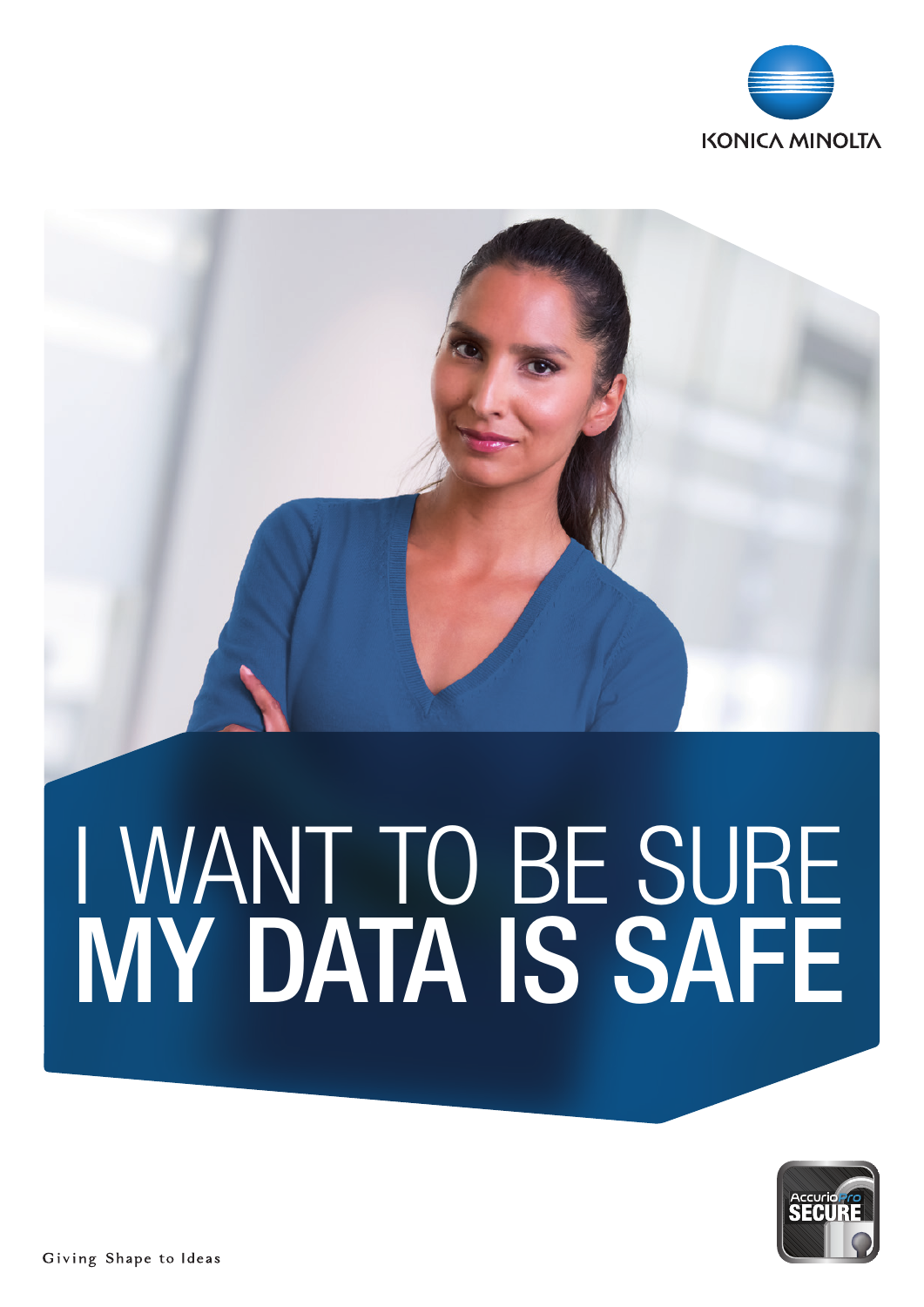## JUST WHAT YOU NEED – SECURE DATA

You might have read recent reports that questioned the security standards of some production printing systems. And you're right to be asking some crucial questions: "How can I be sure my valuable data is safe from theft?" or "How can I prevent data being stolen from my device or extracted when the hard drive is removed?" The questions are far-reaching, but the answer is simple. If your production printing device is from Konica Minolta, all there is to do is activate its built-in security features. That can be done on your premises – or prior to delivery if you haven't yet decided which device to buy. Once the AccurioPro SECURE safeguards are in place, you can be sure your print data will enjoy uncompromising security. Your AccurioPress device and its hard drive (HDD) will be protected to ensure your data is more than just secure – it will will be AccurioPro SECURE!

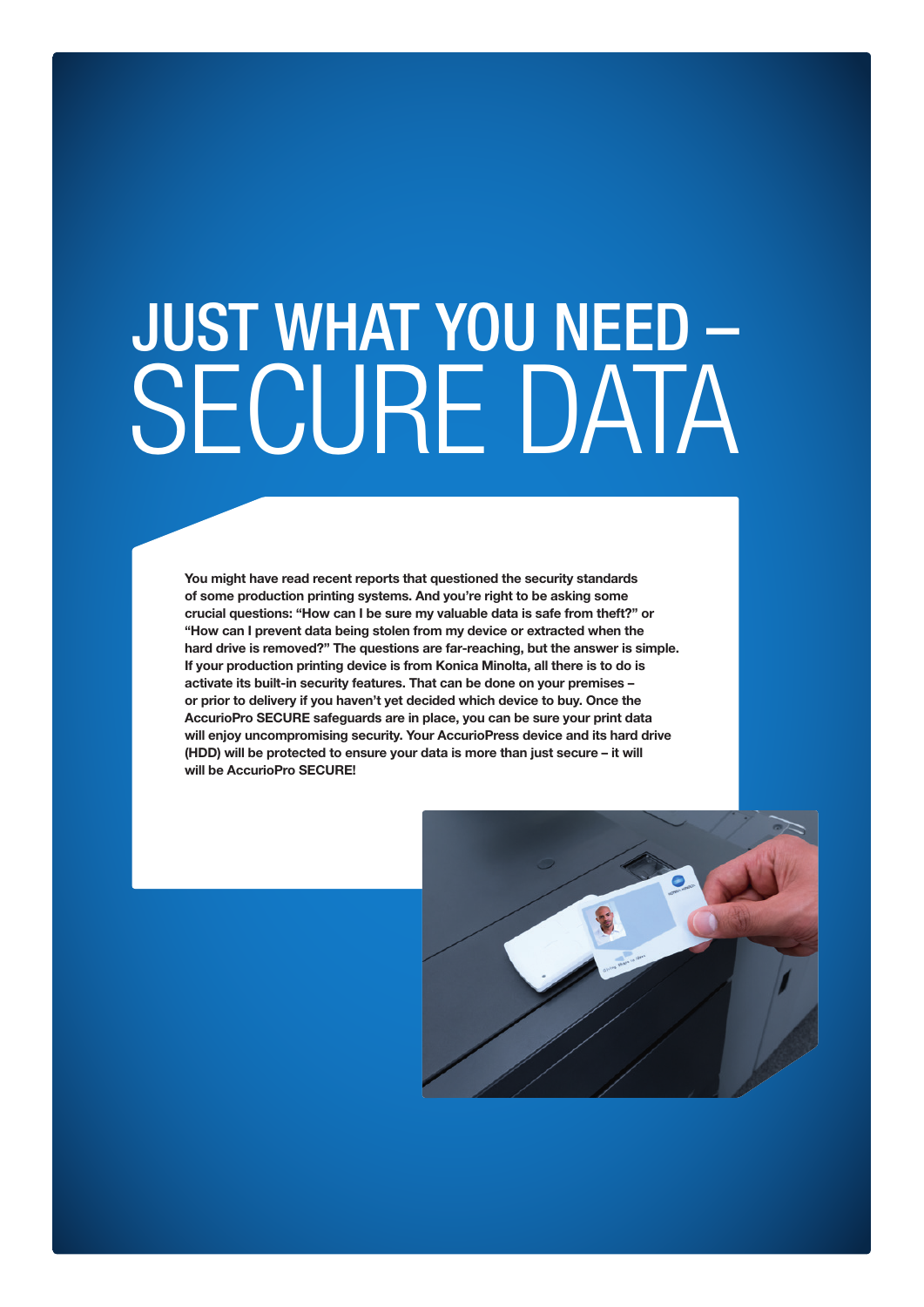

## YOUR MOST VALUABLE AND VULNERABLE BUSINESS ASSET

Of all your business assets it is quite possible that your data is the most valuable – and most vulnerable. But securely safeguarding this asset could not be simpler: AccurioPress SECURE protects your documents, data and corporate information, thus preventing any potential damage to your company's finances and reputation.

### Reassuring peace of mind

Hackers can relatively easily access devices if the default password has never been changed. So we make sure each admin password is changed from default mode to a unique and secure password to prevent unauthorised access. We also equip each AccurioPress device with a control mechanism to ensure the admin password is most securely set, i.e. with a sufficiently safe combination of characters and numbers.

### Password-protected documents and hard drive – no data can go astray

Business-critical documents can be stored on the AccurioPress device's hard drive. If you want an even higher level of security, the hard drive can be encrypted to prevent data being read, even if the hard drive is removed.

### Automatic deletion of print jobs

When documents are printed in your business, potentially confidential data is sent to the printer and temporarily stored. To prevent access to such data, AccurioPro SECURE can be set to automatic deletion mode – yet another way of safeguarding business-critical data on your AccurioPress device.

### Continuous real time status of your security settings

For your peace of mind you can choose an optional application that highlights at a glance if all your security settings are still in place and re-enforced.